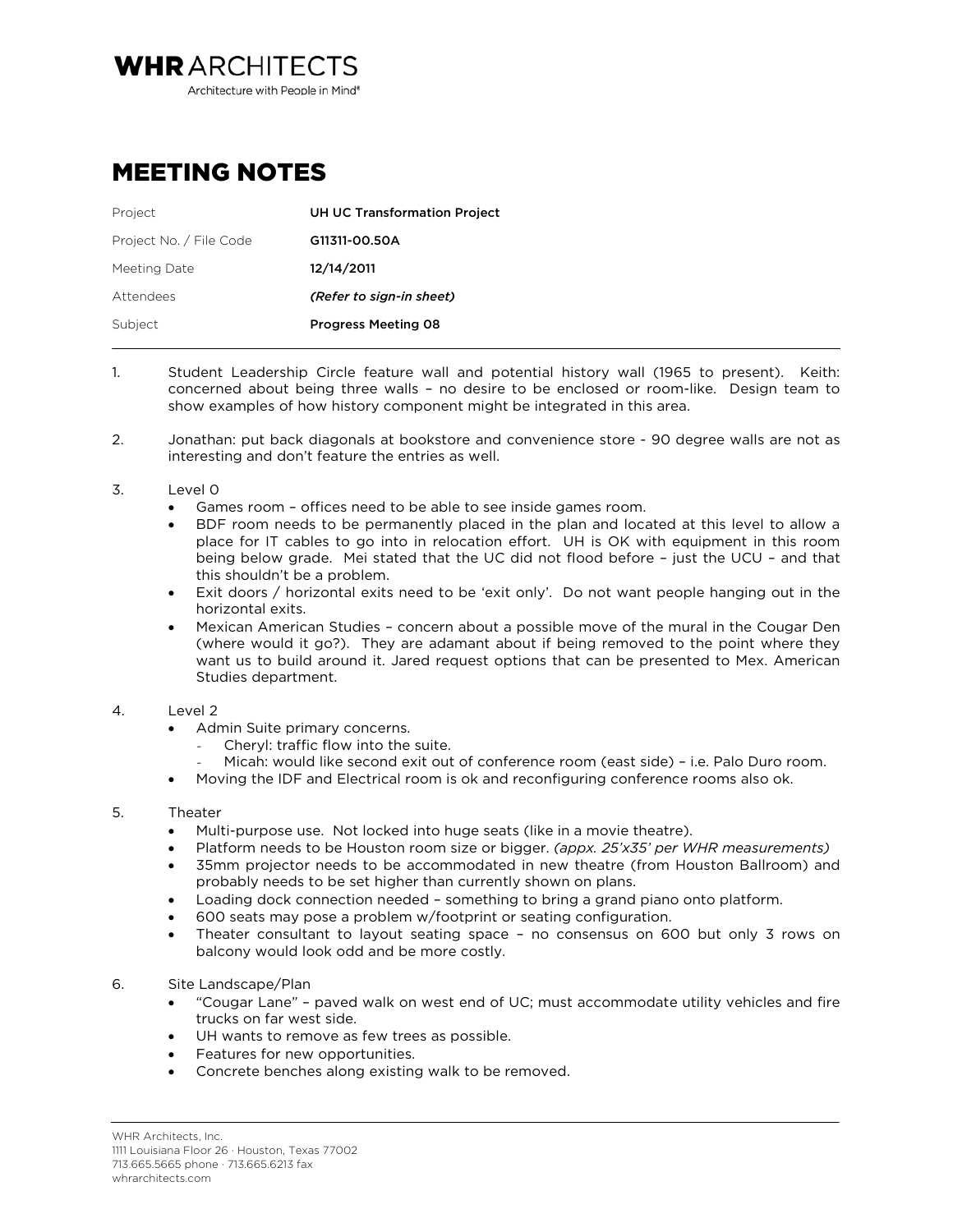- 7. Marie: Material features reviewed
	- Areas that are at the pedestrian level (up close and near) to be real shell limestone.
	- Other areas can be buff brick or honed block.
	- Metal panels to be pewter grey.
- 8. Exit Stairs
	- Will be designed with natural light to encourage use.
	- Desire for people to go up but not go down (into Level 0).
- 9. West Lounge (need to select a name…"cougar lounge"?) doors are in perfect location.
- 10. South Arbor entry (existing canopy will not work if steps provided under cover, ramp also needs to be undercover). UH would like color and school spirit at entry (front).
- 11. Cedric/Mike H: Not want look of an old building with new building 'tacked' on very much concerned about this. Can we paint/freshen up exterior façade?
- 12. Shelf life for artwork UH would like something that is not dated for large mural in theatre lobby (Parazette painting suggested there).
- 13. Feature element suggested by design team at southeast corner of theatre. The idea of creating a lit architectural feature is well-received.
	- Concern expressed about lit art not looking dated.
- 14. West Plaza
	- KISS concert where would that go? work with entry to provide covering for stage element.
	- Stage being next to student org. windows may be a concern BUT ok w/ presently planned location.
	- Shade structure was really desired because it helps shield against harsh weather extremes.
- 15. Student Orgs
	- Expressing the open area with expanse of windows liked. Windows at exterior need to be less rigid but not too trendy – design needs to consider timelessness.
	- SPB needs to see what expression/features could look like to make decision .
- 16. UC driveway may/would be a problem for campus IF changing from what is at Hilton.
- 17. Student art needed throughout the building (all 3 floors). Not all at once but permanent (gradual). Design needs to consider locations for this.
- 18. Student leader wall + past leader bricks PERFECT place = at Food 4 wall facing cougar lounge.
- 19. WTC piece should be in contemplation garden + longhorn on corner.
- 20. Roger Warner:
	- Existing walk could be expanded 2' on either side for fire lane. 20' is standard. Design team pointed out that trees on west side could not handle the 2' over roots. Trees on east side also limit extension east but UH agreed that some trees on the east might need to be removed. It was preferred to preserve trees on the west side of existing walk (along MD Anderson Library).
	- Pavement of 50' radius for fire truck turn-around but also to demark important crossroad of campus.